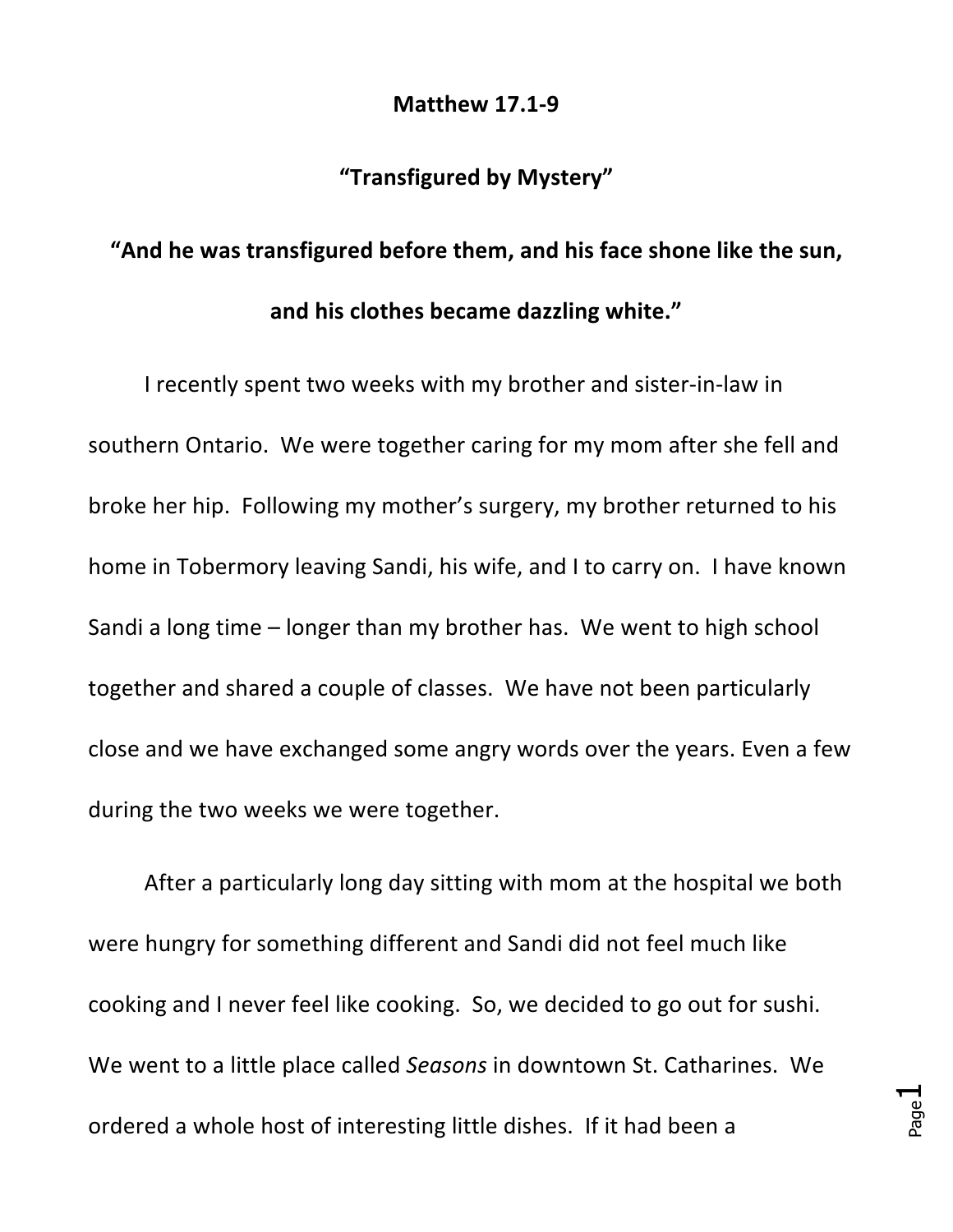Mediterranean restaurant we would have called them tapas. We had no idea what we were ordering. We ordered from an iPad that they brought to the table with pictures of all the dishes that they served. It was an incredible feast of amazing tastes.

It was a wonderful evening. The conversation was deep and raw. Somewhere between the spicy tuna roll and the mango chicken something mysterious happened. Sandi was transfigured right before my eyes. There was no bright light, her clothes did not become dazzling white and Moses and Elijah did not show up, but she changed. I finally saw beyond the girl who made fun of me in music class because I could not play the French horn very well. I finally saw beyond the woman who always seemed to know more than me about what was best for my own mother. I finally saw beyond the woman that stole the family cottage and made it her own home. I saw a woman who was as frightened about the bullies in high school as I was. I saw a woman who truly loved my mother as much as I loved her. I saw a woman whose life had not been easy. She lost her mom when she was young. Her daughter ran away at thirteen and lived on the streets of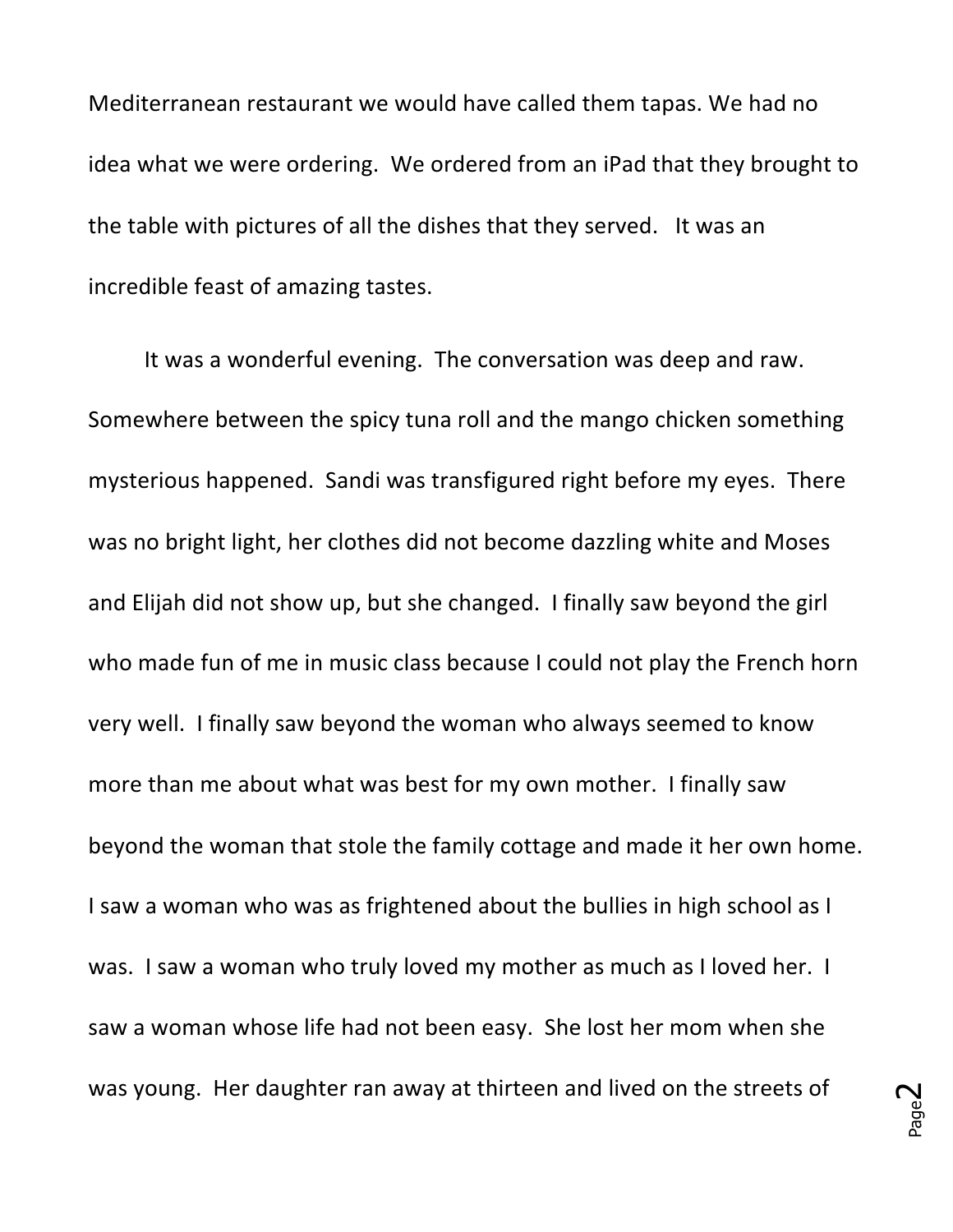Toronto for a few years. Her son died nameless and penniless in a dumpy hotel in Edmonton at the age of thirty-one. Suddenly, Sandi became real to me in a way that she had never been and my heart softened. I saw her in a new light. She was transfigured.

There is an important spiritual principle in that story. When we take the time to lean into mystery, the unknown and tarry there long enough we open ourselves up to the possibility of something changing in us and a transfiguration occurring.

We see this principle clearly illustrated in our story today from the gospel of Matthew. Jesus invites Peter, James and John to join him on the mountain. As they tarry there on that mountain with Jesus, something happens and they begin to see Jesus in a brand-new light. They have a profound experience of Jesus being transfigured before their eyes. The story tells us that there was a bright light, Jesus' clothes became dazzling white, Moses and Elijah joined him and they heard a voice from within a cloud declaring; "This is my Son, the Beloved; with him I am well pleased;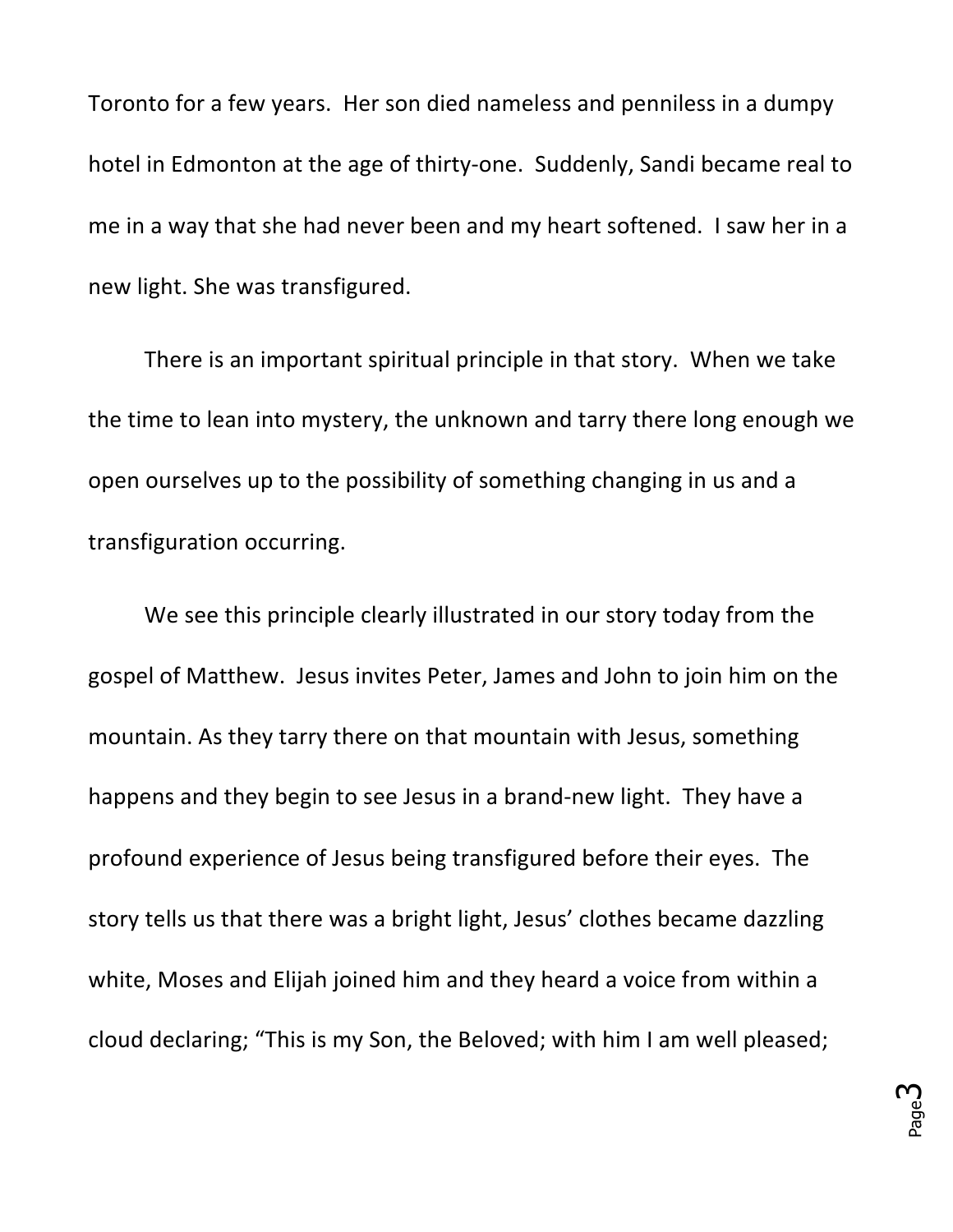listen to him." In that moment, Peter, James and John discover that there was something more to this wisdom teacher than they had initially thought.

We might think of this story as nothing more than a good piece of theology telling us some important things about Jesus. For instance, Jesus being seen with Elijah and Moses suggests that Jesus is a part of the ongoing story of God's people. Further, the repeating of the words that God spoke to Jesus at his baptism, "this is my son, my beloved, with who I am well pleased," would suggest that the two events are connected in some way. 

Notice that in this story there is the addition of the words; "listen to him." This was an important invitation to the early readers of the gospel  $$ don't stray to far from the example of Jesus. It is also a vital invitation for us contemporary followers of Jesus. What would it mean for us to "listen to Jesus" as we struggle with how to live faithfully as his disciples in our current context? Does Jesus have anything to tell us about living with respect with creation, or about living into right relations with our First Nations sisters and

> Page 4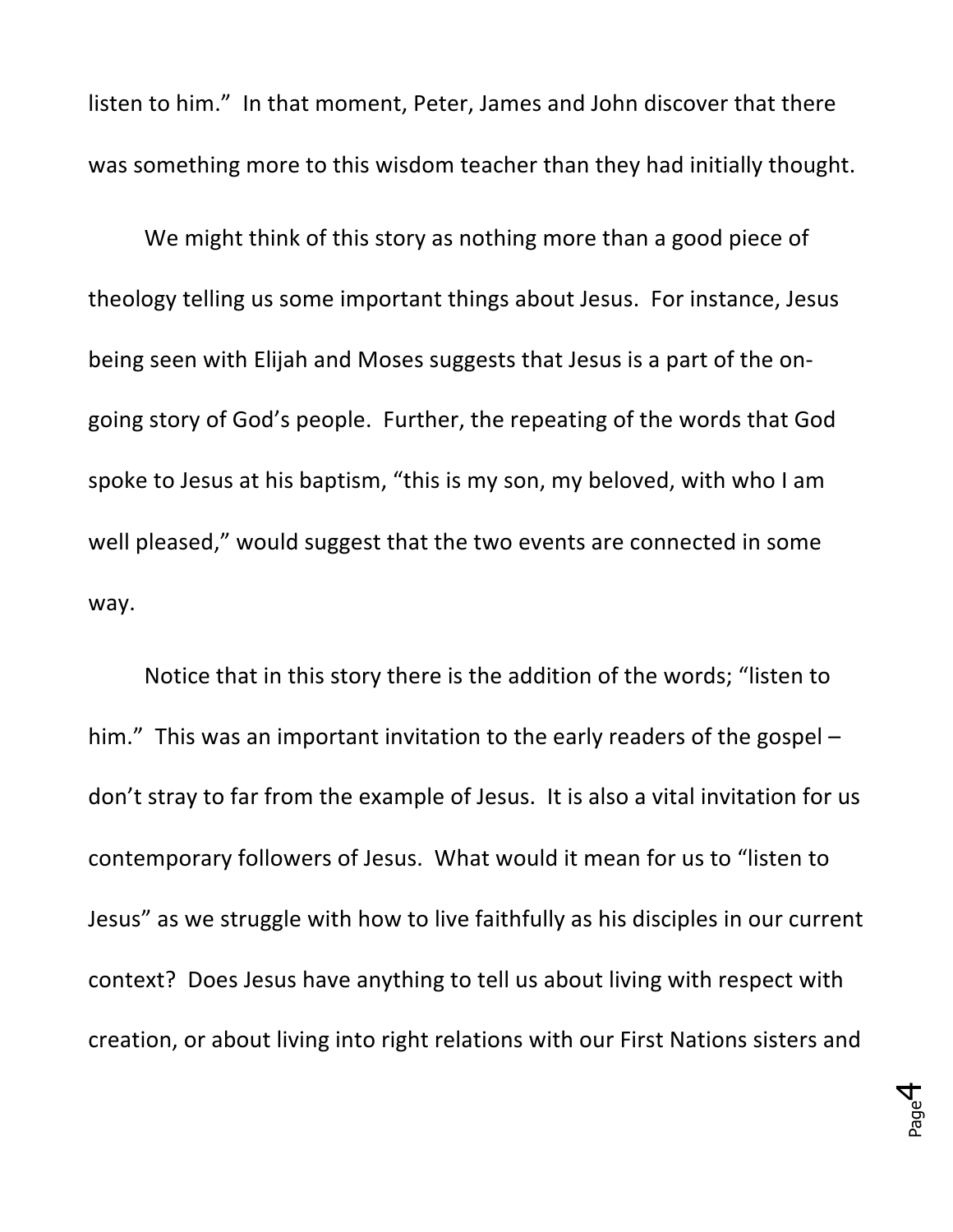brothers, or about dealing with systemic poverty, or about church decline? But, is there more to this story than just theology?

We also know that for Peter, at least, the transfiguration was a life changing experience. Near the end of his life he describes the event in these words from 2 Peter; "For we did not follow cleverly devised myths when we made known to you the power and coming of our Lord Jesus Christ, but we had been eyewitnesses of his majesty. For he received honor and glory from God the Father when that voice was conveyed to him by the Majestic Glory, saying, "This is my Son, my Beloved, with whom I am well pleased." We ourselves heard this voice come from heaven, while we were with him on the holy mountain." Peter boldly declares that he was there on that holy mountain on that amazing day. He saw the whole thing with his own eyes. But, is there more to this story than a life changing moment in Peter's life?

I want to believe that one of the messages of this story is that transfiguration moments are always possible for all of us. God is always inviting us to holy mountains to be touched by God's power and love. The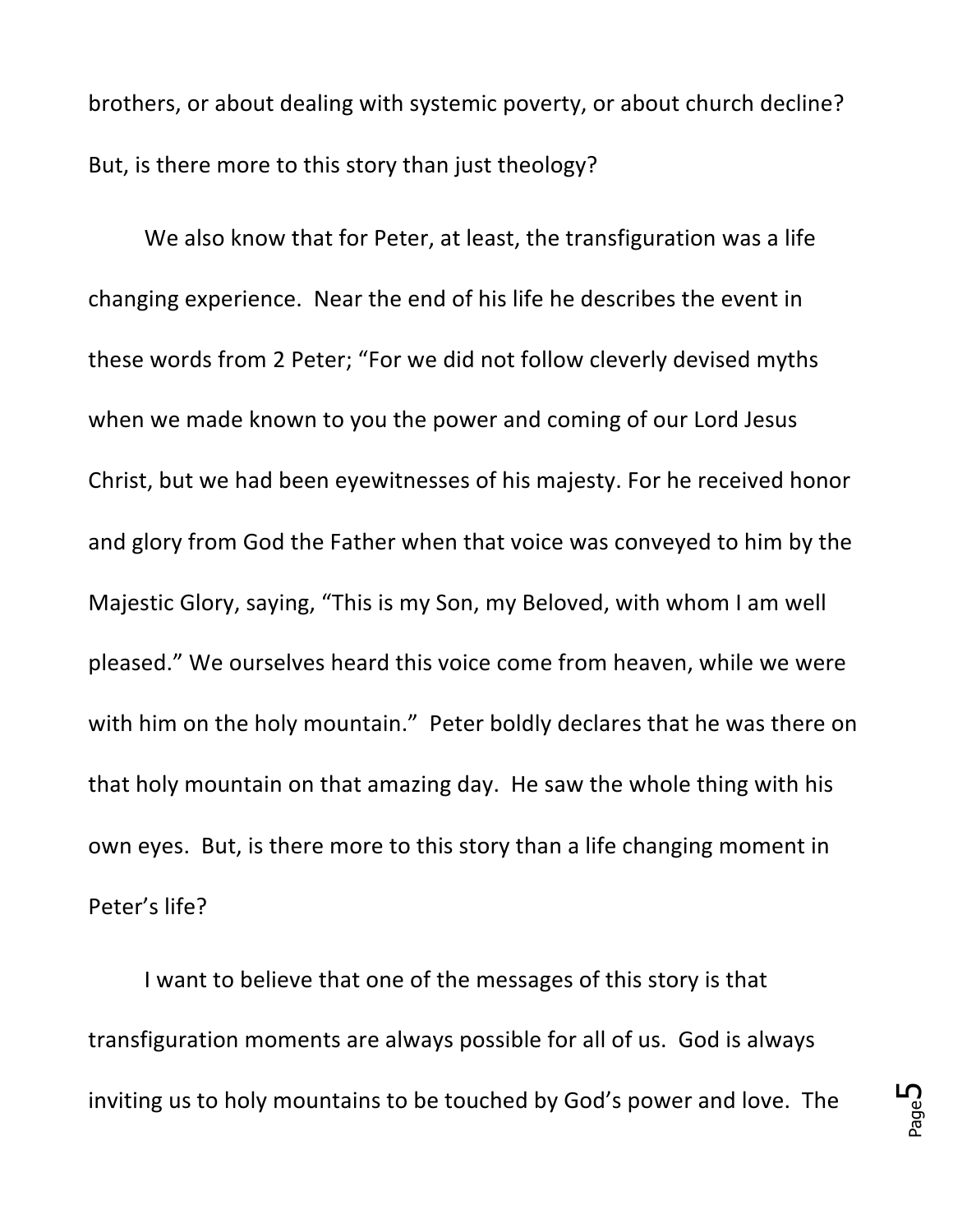universe is charged with divine energy that is just waiting to reveal itself to us, if we have eyes open to see and a heart willing to receive. God is always yearning to find a moment to break into our lives and tell us we are loved. The Divine Mystery is constantly seeking new ways to burst into our world spreading light, love and joy.

Transfiguration moments come in many shapes and sizes. They are there for us to savour. They are often spontaneous and unscripted. They cannot be forced, artificially created or manipulated. Transfiguration moments take patience, openness and willingness. Transfiguration moments come to us when we are mindful and awake to the Divine mystery that is at loose in our world. Good transfiguration moments will also change us and remain with us throughout our lives.

Let me conclude with another example of a transfiguration moment in my own life. I was taught as a child the stereotypical images of First Nation people. I do not need to be specific about them other than to say they were not good. Unfortunately, those stereotypes remained unchecked within me for many years. Eventually, the journey of my life took me to Bella Coola as

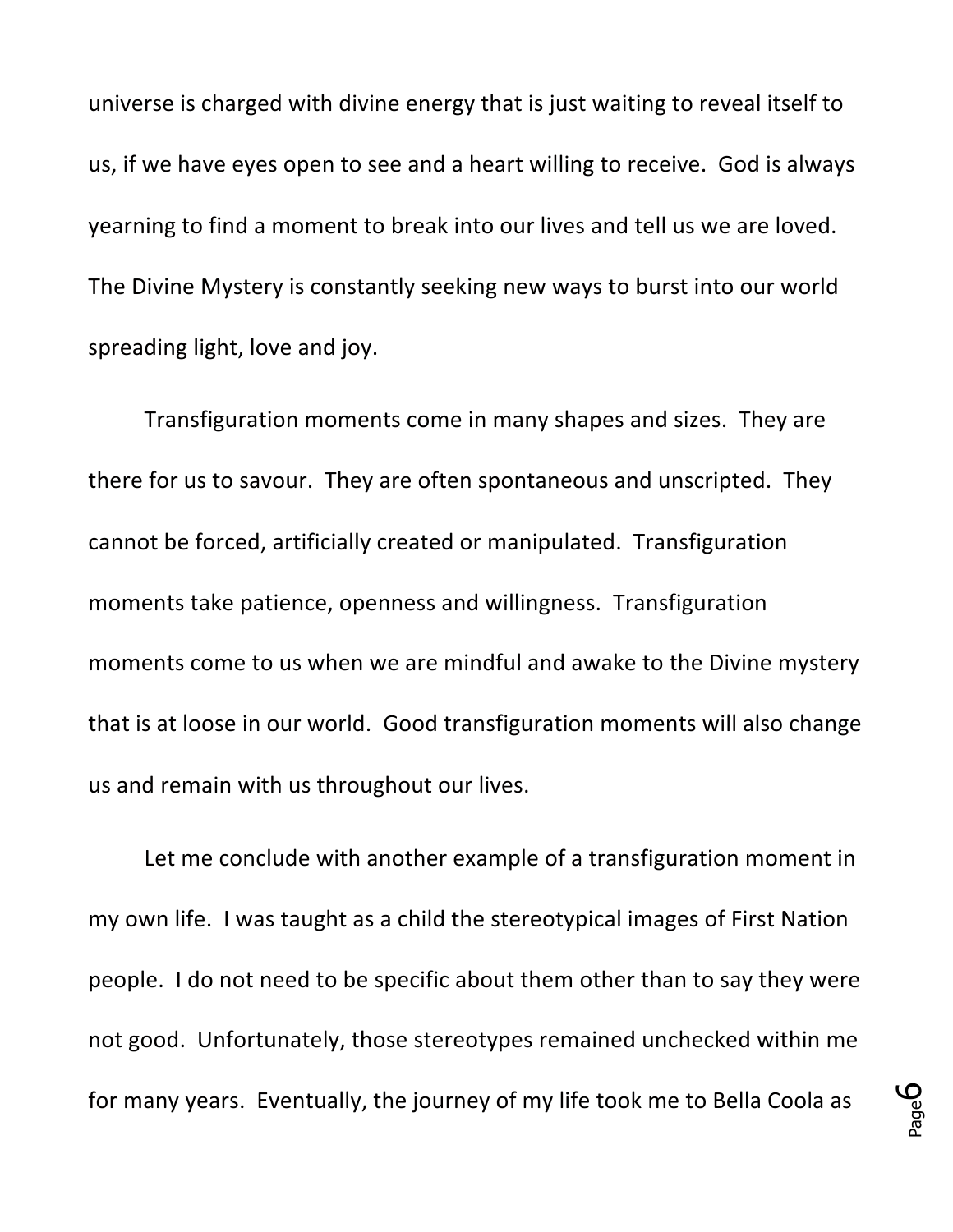a social worker. Bella Coola is a small isolated village on the central coast of British Columbia. It is the home of the Nuxalk First Nation. I returned to Bella Coola several years later as a United Church minister. As I lived among them I learned many things that challenged all my stereotypes. As I tarried there walking with them on their sacred land and sharing their joys and pains they were transfigured before me. Again, there was no bright light, their clothes did not turn dazzling white, Moses and Elijah did not join us and I did not hear a voice from the clouds, and yet a transfiguration moment occurred. I began to see the Nuxalk people in a new light and with an awakened heart. 

I remember one vivid moment. I sat in the home of a woman elder. As her bread was baking in the oven and its delicious smell filling her home, she told me her story. She told me about her experience in the residential school in Port Alberni. She told me about life on the reserve before the kids were taken away. She told me about her beautiful son who was a gifted traditional dancer who tragically died of alcoholism. It was not an easy story to hear, but her pain transfigured her and changed me.

Page  $\blacktriangleright$